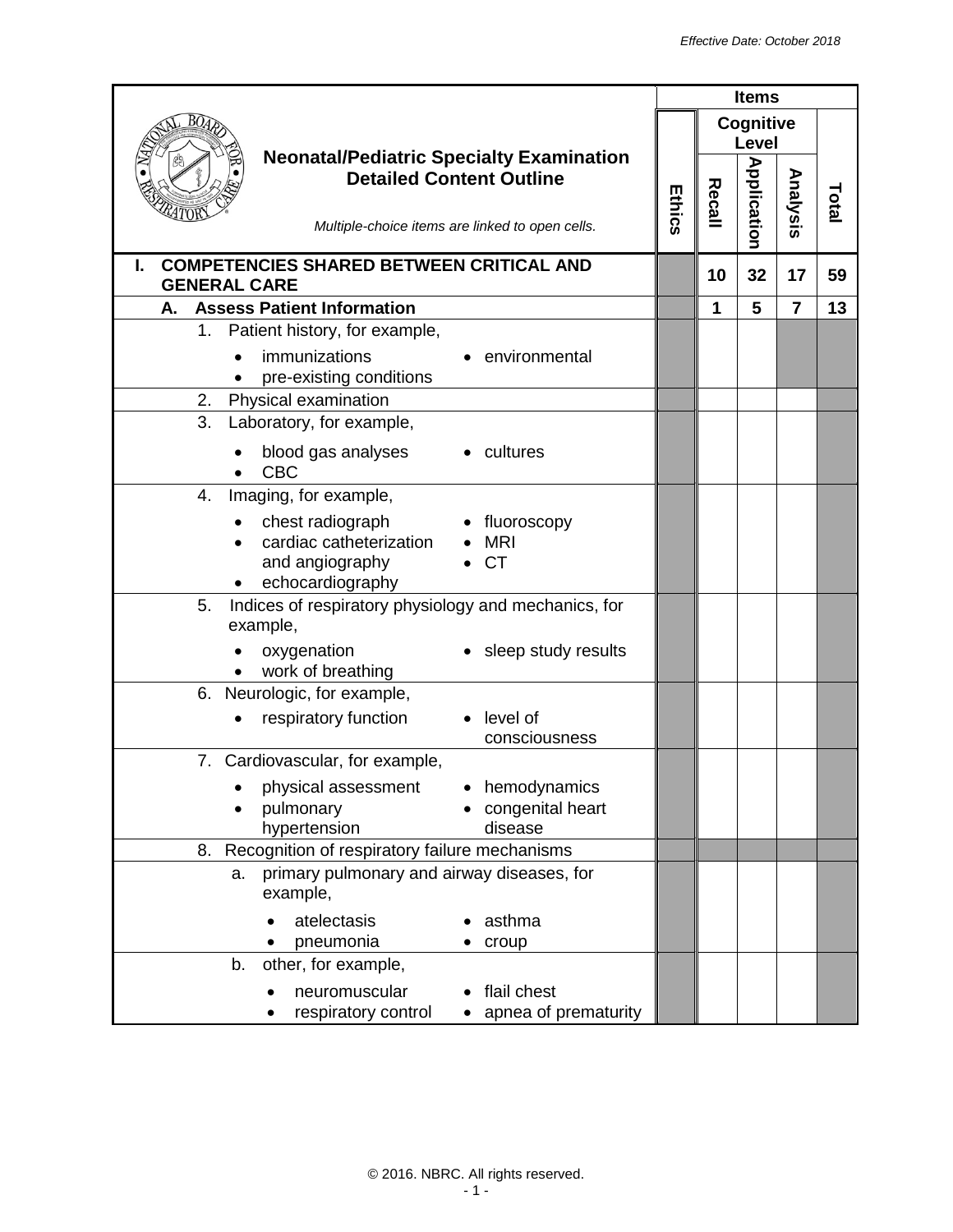|                                                                                                                                             |        |          | <b>Items</b>       |             |                |
|---------------------------------------------------------------------------------------------------------------------------------------------|--------|----------|--------------------|-------------|----------------|
|                                                                                                                                             |        |          | Cognitive<br>Level |             |                |
| <b>Neonatal/Pediatric Specialty Examination</b><br><b>Detailed Content Outline</b><br>Multiple-choice items are linked to open cells.       | Ethics | Recall   | <b>Application</b> | Analysis    | Tota           |
| 9. Renal, metabolic, endocrine, and nutrition, for example,                                                                                 |        |          |                    |             |                |
| fluid status<br>acid-base balance<br>electrolytes<br>• nutrition / feeding<br>inborn errors of<br>· diabetic ketoacidosis<br>metabolism     |        |          |                    |             |                |
| 10. Gastrointestinal, for example,                                                                                                          |        |          |                    |             |                |
| abdominal distension<br>congenital anomalies<br>feeding tube<br>• necrotizing<br>placement<br>enterocolitis                                 |        |          |                    |             |                |
| 11.<br>Musculoskeletal, for example,                                                                                                        |        |          |                    |             |                |
| spinal cord injury<br>scoliosis<br>myopathy<br>myelomeningocele                                                                             |        |          |                    |             |                |
| <b>Evaluate Pulmonary Status</b><br>В.                                                                                                      |        | $\bf{0}$ | 1                  | 1           | $\mathbf{2}$   |
| Gas exchange, for example,<br>1.                                                                                                            |        |          |                    |             |                |
| $\bullet$ SPO <sub>2</sub><br>blood gases<br>end-tidal CO <sub>2</sub> tension                                                              |        |          |                    |             |                |
| Pulmonary function, for example,<br>2.                                                                                                      |        |          |                    |             |                |
| peak flow<br>spirometry<br><b>MIP</b>                                                                                                       |        |          |                    |             |                |
| C.<br><b>Assess and Manage Airways</b>                                                                                                      |        | 1        | $\overline{2}$     | $\mathbf 0$ | 3              |
| Airway devices, for example,<br>1.<br>established tracheostomy tubes<br>• oral and nasopharyngeal                                           |        |          |                    |             |                |
| 2. Airway clearance devices and techniques, for example,                                                                                    |        |          |                    |             |                |
| high-frequency chest<br>• postural drainage<br>wall oscillation<br><b>IPV</b><br>$\bullet$ PEP<br>cough assist                              |        |          |                    |             |                |
| Airway challenges, for example,<br>3.                                                                                                       |        |          |                    |             |                |
| difficult / critical<br>acute upper airway<br>obstruction<br>airway<br>unplanned extubation /<br>• congenital<br>decannulation<br>anomalies |        |          |                    |             |                |
| <b>Select and Manage Equipment</b><br>D.                                                                                                    |        | 1        | 6                  | $\bf{0}$    | $\overline{7}$ |
| Oxygen administration devices, for example,<br>1.<br>heated high flow nasal cannula<br>patient-appropriate sizing                           |        |          |                    |             |                |
| Aerosol delivery devices, for example,<br>2.                                                                                                |        |          |                    |             |                |
| intermittent<br>• continuous<br>٠                                                                                                           |        |          |                    |             |                |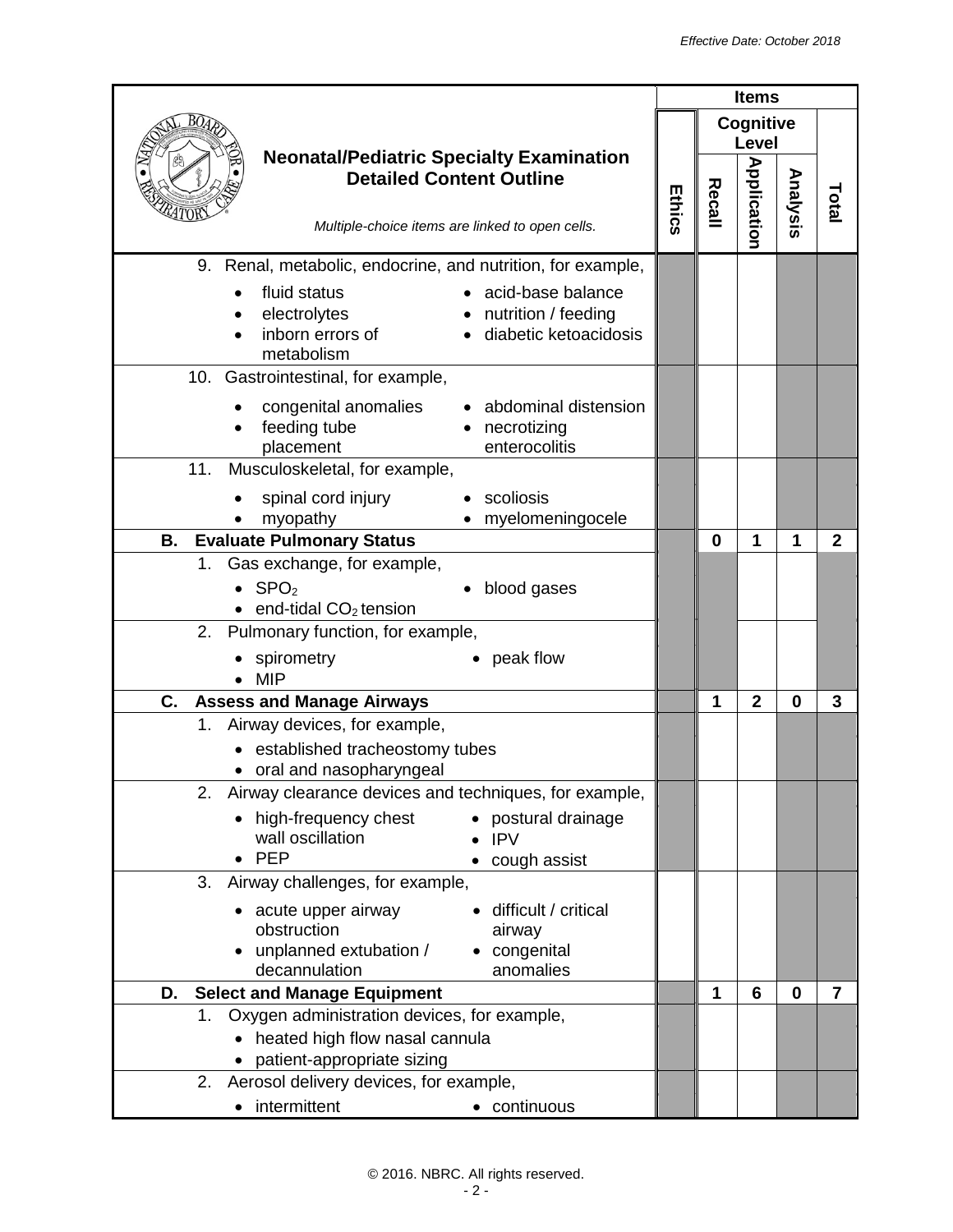| Cognitive<br>Level<br><b>Neonatal/Pediatric Specialty Examination</b><br><b>Application</b><br>Analysis<br><b>Detailed Content Outline</b><br>Recall<br>Ethics<br>Total<br>Multiple-choice items are linked to open cells.<br>Airway devices, for example,<br>3.<br>tracheostomy tubes<br>oral and<br>nasopharyngeal<br>speaking valves<br>• endotracheal<br>LMA<br>Transcutaneous monitoring systems<br>4.<br>Airway clearance devices, for example,<br>5.<br>insufflator-exsufflator<br>high-frequency chest wall oscillation<br>Home care devices, for example,<br>6.<br>mechanical ventilators<br>• oxygen delivery<br><b>CPAP</b><br>portable oxygen<br>humidifiers<br>concentrators<br>apnea monitor<br><b>Facilitate Procedures and Evaluate Efficacy</b><br>$\overline{2}$<br>Е.<br>1<br>0<br>3<br>Bronchoscopy and associated procedures, for<br>1.<br>example,<br>lavage<br>brush<br>biopsies<br>2.<br>Sputum culture, for example,<br>nasal swab<br>• tracheal aspirate<br>Blood gas sampling, for example,<br>3.<br><b>CBG</b><br>Manage and/or Anticipate Effects of Medication<br>F<br>4<br>10<br>5<br>1<br>Administration<br>1.<br>Aerosolized agents<br>2.<br>Sedatives, hypnotics, and analgesia<br>Neuromuscular blocking agents<br>3.<br>Reversal agents, for example,<br>4.<br>naloxone<br>neostigmine<br>$\bullet$<br>Vasoactive and inotropic agents<br>5.<br><b>Diuretics</b><br>6.<br>Systemic smooth muscle relaxants, for example,<br>7.<br>magnesium sulfate<br>• terbutaline<br>Drug interactions<br>8.<br>Influence of co-morbid conditions<br>9.<br>• renal failure<br>• hepatic failure | <b>Items</b> |  |  |  |
|------------------------------------------------------------------------------------------------------------------------------------------------------------------------------------------------------------------------------------------------------------------------------------------------------------------------------------------------------------------------------------------------------------------------------------------------------------------------------------------------------------------------------------------------------------------------------------------------------------------------------------------------------------------------------------------------------------------------------------------------------------------------------------------------------------------------------------------------------------------------------------------------------------------------------------------------------------------------------------------------------------------------------------------------------------------------------------------------------------------------------------------------------------------------------------------------------------------------------------------------------------------------------------------------------------------------------------------------------------------------------------------------------------------------------------------------------------------------------------------------------------------------------------------------------------------------------------------------------------------------|--------------|--|--|--|
|                                                                                                                                                                                                                                                                                                                                                                                                                                                                                                                                                                                                                                                                                                                                                                                                                                                                                                                                                                                                                                                                                                                                                                                                                                                                                                                                                                                                                                                                                                                                                                                                                        |              |  |  |  |
|                                                                                                                                                                                                                                                                                                                                                                                                                                                                                                                                                                                                                                                                                                                                                                                                                                                                                                                                                                                                                                                                                                                                                                                                                                                                                                                                                                                                                                                                                                                                                                                                                        |              |  |  |  |
|                                                                                                                                                                                                                                                                                                                                                                                                                                                                                                                                                                                                                                                                                                                                                                                                                                                                                                                                                                                                                                                                                                                                                                                                                                                                                                                                                                                                                                                                                                                                                                                                                        |              |  |  |  |
|                                                                                                                                                                                                                                                                                                                                                                                                                                                                                                                                                                                                                                                                                                                                                                                                                                                                                                                                                                                                                                                                                                                                                                                                                                                                                                                                                                                                                                                                                                                                                                                                                        |              |  |  |  |
|                                                                                                                                                                                                                                                                                                                                                                                                                                                                                                                                                                                                                                                                                                                                                                                                                                                                                                                                                                                                                                                                                                                                                                                                                                                                                                                                                                                                                                                                                                                                                                                                                        |              |  |  |  |
|                                                                                                                                                                                                                                                                                                                                                                                                                                                                                                                                                                                                                                                                                                                                                                                                                                                                                                                                                                                                                                                                                                                                                                                                                                                                                                                                                                                                                                                                                                                                                                                                                        |              |  |  |  |
|                                                                                                                                                                                                                                                                                                                                                                                                                                                                                                                                                                                                                                                                                                                                                                                                                                                                                                                                                                                                                                                                                                                                                                                                                                                                                                                                                                                                                                                                                                                                                                                                                        |              |  |  |  |
|                                                                                                                                                                                                                                                                                                                                                                                                                                                                                                                                                                                                                                                                                                                                                                                                                                                                                                                                                                                                                                                                                                                                                                                                                                                                                                                                                                                                                                                                                                                                                                                                                        |              |  |  |  |
|                                                                                                                                                                                                                                                                                                                                                                                                                                                                                                                                                                                                                                                                                                                                                                                                                                                                                                                                                                                                                                                                                                                                                                                                                                                                                                                                                                                                                                                                                                                                                                                                                        |              |  |  |  |
|                                                                                                                                                                                                                                                                                                                                                                                                                                                                                                                                                                                                                                                                                                                                                                                                                                                                                                                                                                                                                                                                                                                                                                                                                                                                                                                                                                                                                                                                                                                                                                                                                        |              |  |  |  |
|                                                                                                                                                                                                                                                                                                                                                                                                                                                                                                                                                                                                                                                                                                                                                                                                                                                                                                                                                                                                                                                                                                                                                                                                                                                                                                                                                                                                                                                                                                                                                                                                                        |              |  |  |  |
|                                                                                                                                                                                                                                                                                                                                                                                                                                                                                                                                                                                                                                                                                                                                                                                                                                                                                                                                                                                                                                                                                                                                                                                                                                                                                                                                                                                                                                                                                                                                                                                                                        |              |  |  |  |
|                                                                                                                                                                                                                                                                                                                                                                                                                                                                                                                                                                                                                                                                                                                                                                                                                                                                                                                                                                                                                                                                                                                                                                                                                                                                                                                                                                                                                                                                                                                                                                                                                        |              |  |  |  |
|                                                                                                                                                                                                                                                                                                                                                                                                                                                                                                                                                                                                                                                                                                                                                                                                                                                                                                                                                                                                                                                                                                                                                                                                                                                                                                                                                                                                                                                                                                                                                                                                                        |              |  |  |  |
|                                                                                                                                                                                                                                                                                                                                                                                                                                                                                                                                                                                                                                                                                                                                                                                                                                                                                                                                                                                                                                                                                                                                                                                                                                                                                                                                                                                                                                                                                                                                                                                                                        |              |  |  |  |
|                                                                                                                                                                                                                                                                                                                                                                                                                                                                                                                                                                                                                                                                                                                                                                                                                                                                                                                                                                                                                                                                                                                                                                                                                                                                                                                                                                                                                                                                                                                                                                                                                        |              |  |  |  |
|                                                                                                                                                                                                                                                                                                                                                                                                                                                                                                                                                                                                                                                                                                                                                                                                                                                                                                                                                                                                                                                                                                                                                                                                                                                                                                                                                                                                                                                                                                                                                                                                                        |              |  |  |  |
|                                                                                                                                                                                                                                                                                                                                                                                                                                                                                                                                                                                                                                                                                                                                                                                                                                                                                                                                                                                                                                                                                                                                                                                                                                                                                                                                                                                                                                                                                                                                                                                                                        |              |  |  |  |
|                                                                                                                                                                                                                                                                                                                                                                                                                                                                                                                                                                                                                                                                                                                                                                                                                                                                                                                                                                                                                                                                                                                                                                                                                                                                                                                                                                                                                                                                                                                                                                                                                        |              |  |  |  |
|                                                                                                                                                                                                                                                                                                                                                                                                                                                                                                                                                                                                                                                                                                                                                                                                                                                                                                                                                                                                                                                                                                                                                                                                                                                                                                                                                                                                                                                                                                                                                                                                                        |              |  |  |  |
|                                                                                                                                                                                                                                                                                                                                                                                                                                                                                                                                                                                                                                                                                                                                                                                                                                                                                                                                                                                                                                                                                                                                                                                                                                                                                                                                                                                                                                                                                                                                                                                                                        |              |  |  |  |
|                                                                                                                                                                                                                                                                                                                                                                                                                                                                                                                                                                                                                                                                                                                                                                                                                                                                                                                                                                                                                                                                                                                                                                                                                                                                                                                                                                                                                                                                                                                                                                                                                        |              |  |  |  |
|                                                                                                                                                                                                                                                                                                                                                                                                                                                                                                                                                                                                                                                                                                                                                                                                                                                                                                                                                                                                                                                                                                                                                                                                                                                                                                                                                                                                                                                                                                                                                                                                                        |              |  |  |  |
|                                                                                                                                                                                                                                                                                                                                                                                                                                                                                                                                                                                                                                                                                                                                                                                                                                                                                                                                                                                                                                                                                                                                                                                                                                                                                                                                                                                                                                                                                                                                                                                                                        |              |  |  |  |
|                                                                                                                                                                                                                                                                                                                                                                                                                                                                                                                                                                                                                                                                                                                                                                                                                                                                                                                                                                                                                                                                                                                                                                                                                                                                                                                                                                                                                                                                                                                                                                                                                        |              |  |  |  |
|                                                                                                                                                                                                                                                                                                                                                                                                                                                                                                                                                                                                                                                                                                                                                                                                                                                                                                                                                                                                                                                                                                                                                                                                                                                                                                                                                                                                                                                                                                                                                                                                                        |              |  |  |  |
|                                                                                                                                                                                                                                                                                                                                                                                                                                                                                                                                                                                                                                                                                                                                                                                                                                                                                                                                                                                                                                                                                                                                                                                                                                                                                                                                                                                                                                                                                                                                                                                                                        |              |  |  |  |
|                                                                                                                                                                                                                                                                                                                                                                                                                                                                                                                                                                                                                                                                                                                                                                                                                                                                                                                                                                                                                                                                                                                                                                                                                                                                                                                                                                                                                                                                                                                                                                                                                        |              |  |  |  |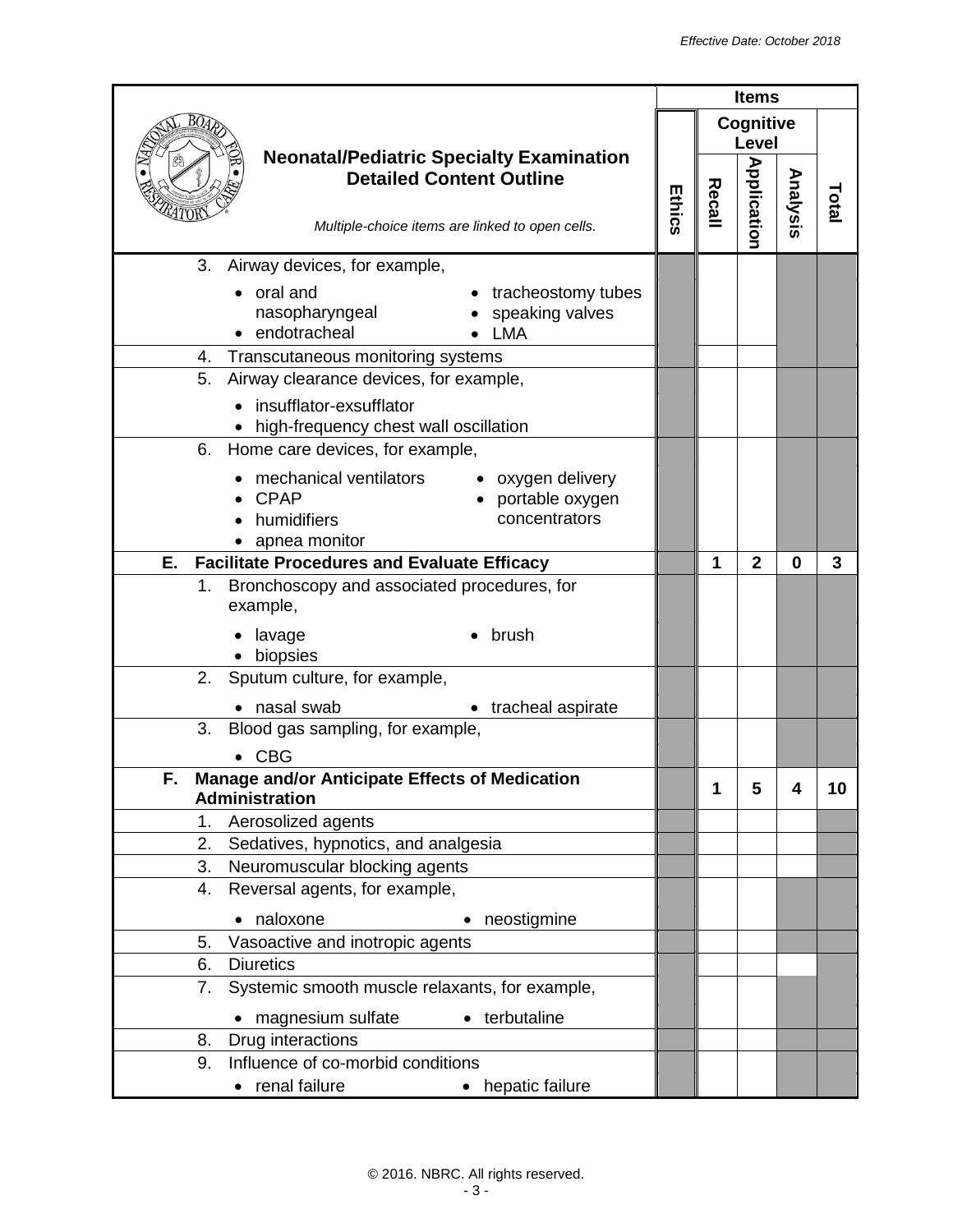|                                                                                                                                       |               |        | <b>Items</b>       |                         |                |
|---------------------------------------------------------------------------------------------------------------------------------------|---------------|--------|--------------------|-------------------------|----------------|
|                                                                                                                                       |               |        | Cognitive<br>Level |                         |                |
| <b>Neonatal/Pediatric Specialty Examination</b><br><b>Detailed Content Outline</b><br>Multiple-choice items are linked to open cells. | <b>Ethics</b> | Recall | <b>Application</b> | Analysis                | Total          |
| <b>Anticipate Care Based on Laboratory Results</b><br>G.                                                                              |               | 1      | 3                  | $\overline{\mathbf{2}}$ | 6              |
| Hematologic, for example,<br>1.                                                                                                       |               |        |                    |                         |                |
| <b>CBC</b><br>Hgb electrophoresis<br>$\bullet$                                                                                        |               |        |                    |                         |                |
| 2. Chemistry, for example,                                                                                                            |               |        |                    |                         |                |
| electrolytes<br>glucose                                                                                                               |               |        |                    |                         |                |
| albumin<br>sweat test                                                                                                                 |               |        |                    |                         |                |
| 3.<br>Microbiology, for example,                                                                                                      |               |        |                    |                         |                |
| nasal swab<br>culture<br>Gram stain                                                                                                   |               |        |                    |                         |                |
| Toxicology, for example,<br>4.                                                                                                        |               |        |                    |                         |                |
| drug overdose                                                                                                                         |               |        |                    |                         |                |
| neonatal abstinence syndromes                                                                                                         |               |        |                    |                         |                |
| Blood gas analyses and hemoximetry (CO-oximetry)<br>5.                                                                                |               |        |                    |                         |                |
| Anticipate Care Based on Imaging and/or Reports of<br>Η.<br>Imaging                                                                   |               | 0      | 1                  | $\mathbf{2}$            | 3              |
| 1. Radiographs, for example,                                                                                                          |               |        |                    |                         |                |
| cardiac silhouette<br>sail sign                                                                                                       |               |        |                    |                         |                |
| with CHD<br>lateral views                                                                                                             |               |        |                    |                         |                |
| Other, for example,<br>2.                                                                                                             |               |        |                    |                         |                |
| <b>CT</b><br>ultrasound                                                                                                               |               |        |                    |                         |                |
| <b>MRI</b>                                                                                                                            |               |        |                    |                         |                |
| <b>Manage Care Based on Nutritional Status</b><br>I.                                                                                  |               | 1      | 1                  | $\mathbf 0$             | $\overline{2}$ |
| 1. Complications of feedings, for example,                                                                                            |               |        |                    |                         |                |
| intolerance<br>malposition of feeding                                                                                                 |               |        |                    |                         |                |
| tube<br>aspiration                                                                                                                    |               |        |                    |                         |                |
| Morbid obesity, for example,<br>2.                                                                                                    |               |        |                    |                         |                |
| · airway management<br>sleep disordered<br>$\bullet$<br>breathing                                                                     |               |        |                    |                         |                |
| <b>Assist with or Perform Resuscitation</b><br>J.                                                                                     |               | 1      | 1                  | $\bf{0}$                | $\mathbf{2}$   |
| Selection of appropriate equipment, for example,<br>1.                                                                                |               |        |                    |                         |                |
| T-piece resuscitator                                                                                                                  |               |        |                    |                         |                |
| flow-inflating resuscitation bag                                                                                                      |               |        |                    |                         |                |
| Following the appropriate protocol, for example,<br>2.                                                                                |               |        |                    |                         |                |
| $\bullet$ NRP<br>• PALS                                                                                                               |               |        |                    |                         |                |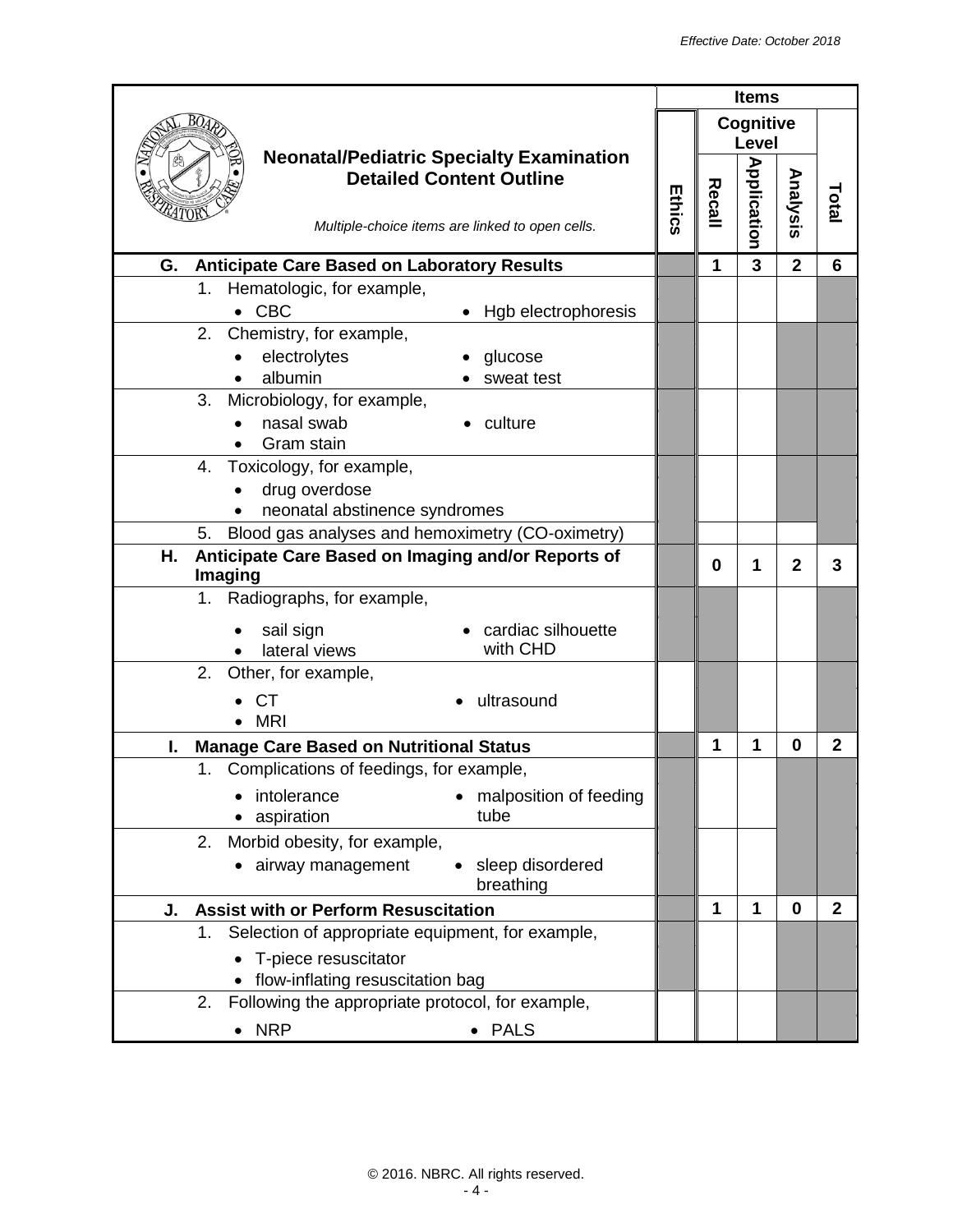|    |                                                                                       | <b>Items</b>  |          |                    |                         |                |
|----|---------------------------------------------------------------------------------------|---------------|----------|--------------------|-------------------------|----------------|
|    |                                                                                       |               |          | Cognitive          |                         |                |
|    | <b>Neonatal/Pediatric Specialty Examination</b>                                       |               |          | Level              |                         |                |
|    | <b>Detailed Content Outline</b>                                                       |               |          |                    |                         |                |
|    |                                                                                       | <b>Ethics</b> | Recall   |                    | Analysis                | Total          |
|    | Multiple-choice items are linked to open cells.                                       |               |          | <b>Application</b> |                         |                |
| Κ. | <b>Prepare for Disaster and Mass Casualty Events</b>                                  |               | 1        | $\overline{2}$     | $\mathbf{0}$            | 3              |
|    | Procedures for patient movement and protection<br>1.                                  |               |          |                    |                         |                |
|    | 2.<br>Triage procedures                                                               |               |          |                    |                         |                |
|    | 3.<br>Equipment and supply management                                                 |               |          |                    |                         |                |
| L. | Interact with Members of an Interdisciplinary Team                                    |               | 0        | 1                  | 1                       | $\overline{2}$ |
|    | Suggested modifications to the care plan based on the<br>1.<br>respiratory assessment |               |          |                    |                         |                |
|    | Responses to proposed care plan modifications from<br>2.<br>other team members        |               |          |                    |                         |                |
| М. | <b>Evaluate Patient and Family Understanding of</b><br><b>Education</b>               |               | 1        | $\mathbf{2}$       | 0                       | 3              |
|    | 1. Discharge and home, for example,                                                   |               |          |                    |                         |                |
|    | tracheostomy care<br>$\bullet$ CPR                                                    |               |          |                    |                         |                |
|    | • monitoring<br>• car seat challenge                                                  |               |          |                    |                         |                |
|    | Equipment and procedure instruction, for example,<br>2.                               |               |          |                    |                         |                |
|    | troubleshooting<br>set-up<br>operation                                                |               |          |                    |                         |                |
|    | Medication administration<br>3.                                                       |               |          |                    |                         |                |
| Ш. | <b>COMPETENCIES SPECIFIC TO CRITICAL CARE</b>                                         |               | 4        | 29                 | 28                      | 61             |
| А. | <b>Evaluate Pertinent Information</b>                                                 |               | 1        | $\overline{2}$     | $\mathbf{1}$            | 4              |
|    | 1.<br>Maternal history, for example,                                                  |               |          |                    |                         |                |
|    | • amniotic fluid index<br>• maternal medication                                       |               |          |                    |                         |                |
|    | 2. Fetal and neonatal assessments, for example,                                       |               |          |                    |                         |                |
|    | • fetal lung maturity<br>biophysical profile                                          |               |          |                    |                         |                |
|    | indices<br>• Apgar score                                                              |               |          |                    |                         |                |
|    | Other diagnostic results, for example,<br>3.                                          |               |          |                    |                         |                |
|    | transillumination<br>• oxygen challenge<br>test                                       |               |          |                    |                         |                |
| В. | <b>Assess and Manage Airways</b>                                                      |               | $\bf{0}$ | 6                  | $\overline{\mathbf{2}}$ | 8              |
|    | Establishment of a patent airway, for example,<br>1.                                  |               |          |                    |                         |                |
|    | bag-mask ventilation<br>• oral / nasal airway<br>placement                            |               |          |                    |                         |                |
|    | Performing or assisting intubation, for example,<br>2.                                |               |          |                    |                         |                |
|    | equipment selection<br>• $CO2$ verification                                           |               |          |                    |                         |                |
|    | Performing or assisting advanced intubation<br>3.<br>techniques, for example,         |               |          |                    |                         |                |
|    | • specialty laryngoscopic visualization devices                                       |               |          |                    |                         |                |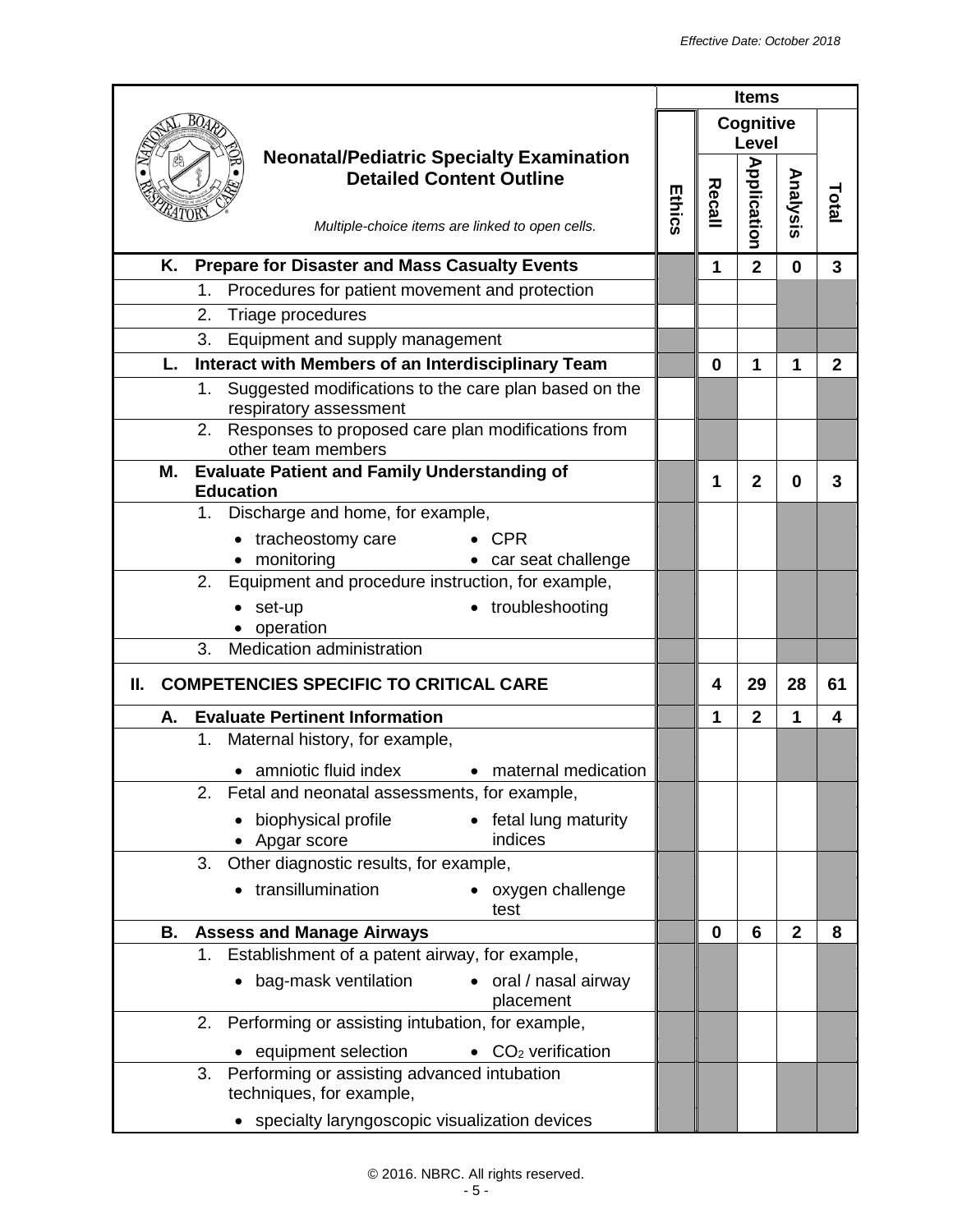|                                                                                                                                       |               |        | <b>Items</b>       |                |       |
|---------------------------------------------------------------------------------------------------------------------------------------|---------------|--------|--------------------|----------------|-------|
|                                                                                                                                       |               |        | Cognitive<br>Level |                |       |
| <b>Neonatal/Pediatric Specialty Examination</b><br><b>Detailed Content Outline</b><br>Multiple-choice items are linked to open cells. | <b>Ethics</b> | Recall | <b>Application</b> | Analysis       | Total |
| Artificial airways<br>4.                                                                                                              |               |        |                    |                |       |
| laryngeal mask airway<br>а.                                                                                                           |               |        |                    |                |       |
| endotracheal tube, for example,<br>b.                                                                                                 |               |        |                    |                |       |
| • positioning<br>securement                                                                                                           |               |        |                    |                |       |
| c. newly placed tracheostomy tube                                                                                                     |               |        |                    |                |       |
| <b>Manage Specialty Gas Administration</b><br>C.                                                                                      |               | 0      | $\overline{2}$     | $\overline{2}$ | 4     |
| Nitric oxide<br>1 <sub>1</sub>                                                                                                        |               |        |                    |                |       |
| 2.<br>Helium-oxygen                                                                                                                   |               |        |                    |                |       |
| 3.<br>Other, for example,                                                                                                             |               |        |                    |                |       |
| • isoflurane / sevoflurane • subambient                                                                                               |               |        |                    |                |       |
| D.<br><b>Manage Ventilation and Oxygenation</b>                                                                                       |               | 1      | $\overline{7}$     | 16             | 24    |
| Selection of initial settings<br>1.                                                                                                   |               |        |                    |                |       |
| <b>Conventional modes</b><br>2.                                                                                                       |               |        |                    |                |       |
| 3.<br>High-frequency ventilation, for example,                                                                                        |               |        |                    |                |       |
| HFJV<br><b>HFOV</b>                                                                                                                   |               |        |                    |                |       |
| 4. Alternative modes, for example,                                                                                                    |               |        |                    |                |       |
| • volume-targeted<br>• NAVA<br>APRV                                                                                                   |               |        |                    |                |       |
| Noninvasive, for example,<br>5.                                                                                                       |               |        |                    |                |       |
| <b>CPAP</b><br>• bi-level                                                                                                             |               |        |                    |                |       |
| Adjunct techniques<br>6.                                                                                                              |               |        |                    |                |       |
| lung recruitment maneuvers<br>а.                                                                                                      |               |        |                    |                |       |
| b.<br>prone positioning                                                                                                               |               |        |                    |                |       |
| extracorporeal life support, for example,<br>c.                                                                                       |               |        |                    |                |       |
| <b>ECMO</b><br>coagulation                                                                                                            |               |        |                    |                |       |
| $CO2$ removal<br>management                                                                                                           |               |        |                    |                |       |
| 7. Monitoring                                                                                                                         |               |        |                    |                |       |
| measures of lung disease severity, for example,<br>а.                                                                                 |               |        |                    |                |       |
| $PaO2$ / $F1O2$<br>$\overline{O}$<br>$SaO2$ / $F1O2$                                                                                  |               |        |                    |                |       |
| airway pressures and volumes, for example,<br>b.                                                                                      |               |        |                    |                |       |
| mean airway<br>minute ventilation<br>pressure                                                                                         |               |        |                    |                |       |
| ventilator waveforms, for example,<br>C.                                                                                              |               |        |                    |                |       |
| • NAVA catheter positioning                                                                                                           |               |        |                    |                |       |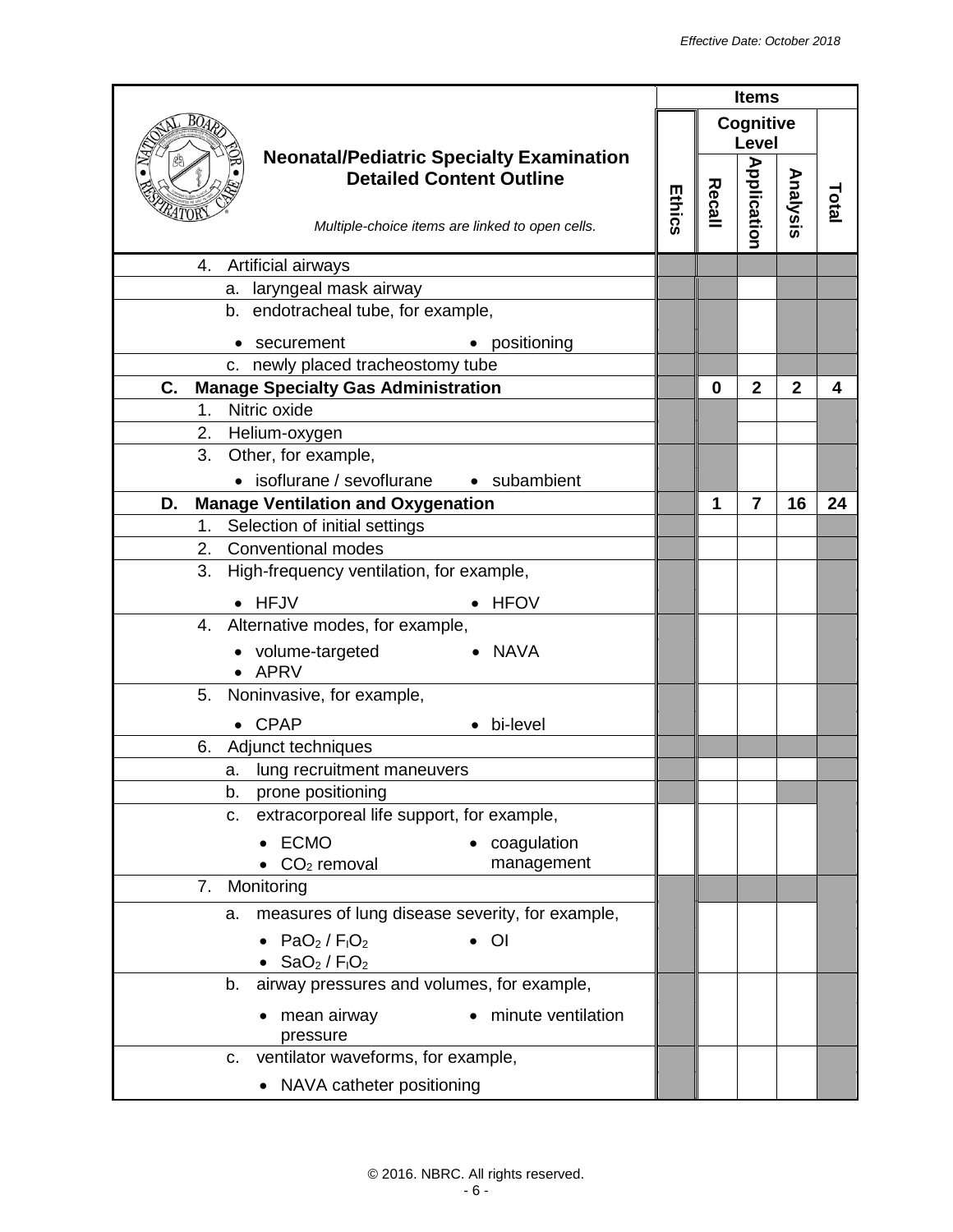|                                                                                                                                       | <b>Items</b> |        |                    |          |       |
|---------------------------------------------------------------------------------------------------------------------------------------|--------------|--------|--------------------|----------|-------|
|                                                                                                                                       |              |        | Cognitive<br>Level |          |       |
| <b>Neonatal/Pediatric Specialty Examination</b><br><b>Detailed Content Outline</b><br>Multiple-choice items are linked to open cells. | Ethics       | Recall | <b>Application</b> | Analysis | Total |
| ventilator-patient interaction, for example<br>d.                                                                                     |              |        |                    |          |       |
| • synchrony                                                                                                                           |              |        |                    |          |       |
| pulmonary mechanics, for example,<br>е.                                                                                               |              |        |                    |          |       |
| compliance<br>VD/VT<br>resistance<br><b>MIP</b>                                                                                       |              |        |                    |          |       |
| effects of mechanical ventilation on cardiac<br>f.<br>function                                                                        |              |        |                    |          |       |
| cerebral oximetry, for example,<br>g.                                                                                                 |              |        |                    |          |       |
| • near infrared spectroscopy                                                                                                          |              |        |                    |          |       |
| <b>Strategies</b><br>8.                                                                                                               |              |        |                    |          |       |
| weaning from mechanical ventilation, for example,<br>a.                                                                               |              |        |                    |          |       |
| spontaneous<br>• protocols<br>breathing trials                                                                                        |              |        |                    |          |       |
| prevention of ventilator-induced lung injury<br>b.                                                                                    |              |        |                    |          |       |
| lung-protective ventilation, for example,<br>C.                                                                                       |              |        |                    |          |       |
| permissive hypercapnia                                                                                                                |              |        |                    |          |       |
| Optimizing patient-ventilator interaction<br>9.                                                                                       |              |        |                    |          |       |
| <b>Facilitate Procedures and Evaluate Efficacy</b><br>Ε.                                                                              |              | 1      | 4                  | 4        | 9     |
| Inter-hospital or intra-hospital transport<br>1.                                                                                      |              |        |                    |          |       |
| 2.<br>Intravascular catheter insertion, for example,                                                                                  |              |        |                    |          |       |
| through an umbilical or peripheral site                                                                                               |              |        |                    |          |       |
| 3.<br>Intubation                                                                                                                      |              |        |                    |          |       |
| Extubation, for example,<br>4.                                                                                                        |              |        |                    |          |       |
| • planned decannulation • endotracheal tube                                                                                           |              |        |                    |          |       |
| Chest tube management, for example,<br>5.                                                                                             |              |        |                    |          |       |
| insertion<br>• troubleshooting                                                                                                        |              |        |                    |          |       |
| Needle decompression of pneumothorax<br>6.                                                                                            |              |        |                    |          |       |
| Therapeutic hypothermia, for example,<br>7.                                                                                           |              |        |                    |          |       |
| • passive / active<br>• total body / head                                                                                             |              |        |                    |          |       |
| cooling<br>cooling<br>Manage and/or Anticipate Effects of Medication<br>F.                                                            |              |        |                    |          |       |
| <b>Administration</b>                                                                                                                 |              | 0      | $\mathbf{2}$       | 1        | 3     |
| 1. Surfactant replacement therapy, for example,                                                                                       |              |        |                    |          |       |
| compliance changes<br>• airway obstruction                                                                                            |              |        |                    |          |       |
| Airway instillations, for example,<br>2.                                                                                              |              |        |                    |          |       |
| lidocaine<br>epinephrine                                                                                                              |              |        |                    |          |       |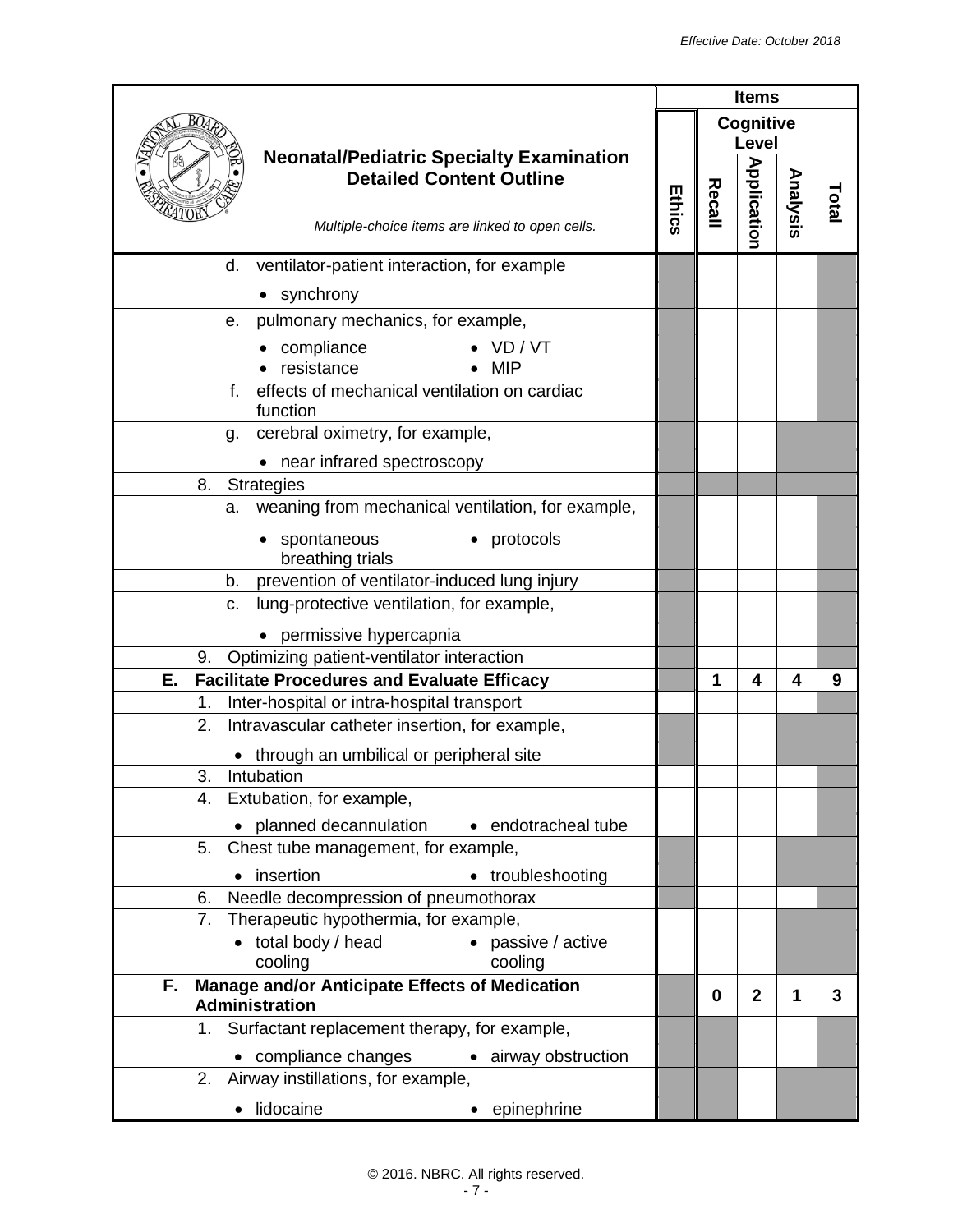|                                                                                                                                       | <b>Items</b> |          |                           |          |       |
|---------------------------------------------------------------------------------------------------------------------------------------|--------------|----------|---------------------------|----------|-------|
|                                                                                                                                       |              |          | Cognitive<br><b>Level</b> |          |       |
| <b>Neonatal/Pediatric Specialty Examination</b><br><b>Detailed Content Outline</b><br>Multiple-choice items are linked to open cells. | Ethics       | Recall   | <b>Application</b>        | Analysis | Total |
| G.<br><b>Prevent Hospital-Acquired Conditions</b>                                                                                     |              | 1        | $\overline{\mathbf{4}}$   | 1        | 6     |
| Ventilator-associated pneumonia<br>1.                                                                                                 |              |          |                           |          |       |
| oral care<br>a.                                                                                                                       |              |          |                           |          |       |
| b.<br>bed position                                                                                                                    |              |          |                           |          |       |
| minimizing intubation time, for example,<br>$C_{\cdot}$                                                                               |              |          |                           |          |       |
| $\bullet$ NPPV<br>• determining<br>extubation readiness                                                                               |              |          |                           |          |       |
| ventilator circuit care, for example,<br>d.                                                                                           |              |          |                           |          |       |
| closed suction<br>heated wire                                                                                                         |              |          |                           |          |       |
| 2. Device-related pressure ulcers                                                                                                     |              |          |                           |          |       |
| <b>Manage End-of-Life Care</b><br>Η.                                                                                                  |              | $\bf{0}$ | $\overline{2}$            | 1        | 3     |
| Types of end-of-life care, for example,<br>1.                                                                                         |              |          |                           |          |       |
| advance directive<br>palliative<br>hospice                                                                                            |              |          |                           |          |       |
| Determination of brain death<br>2.                                                                                                    |              |          |                           |          |       |
| 3.<br>Withdrawal of life support                                                                                                      |              |          |                           |          |       |
| Care of organ donor<br>4.                                                                                                             |              |          |                           |          |       |
| <b>Totals</b>                                                                                                                         | $3^*$        | 14       | 61                        | 45       | 120   |

\* Each test form will include 3 items that engage thinking about ethics to select the best answer. \* Each of these 3 items also will

- include content from a task that shows an open cell under the *Ethics* column.
- be written to a cognitive level permitted for the task to which the item is linked.